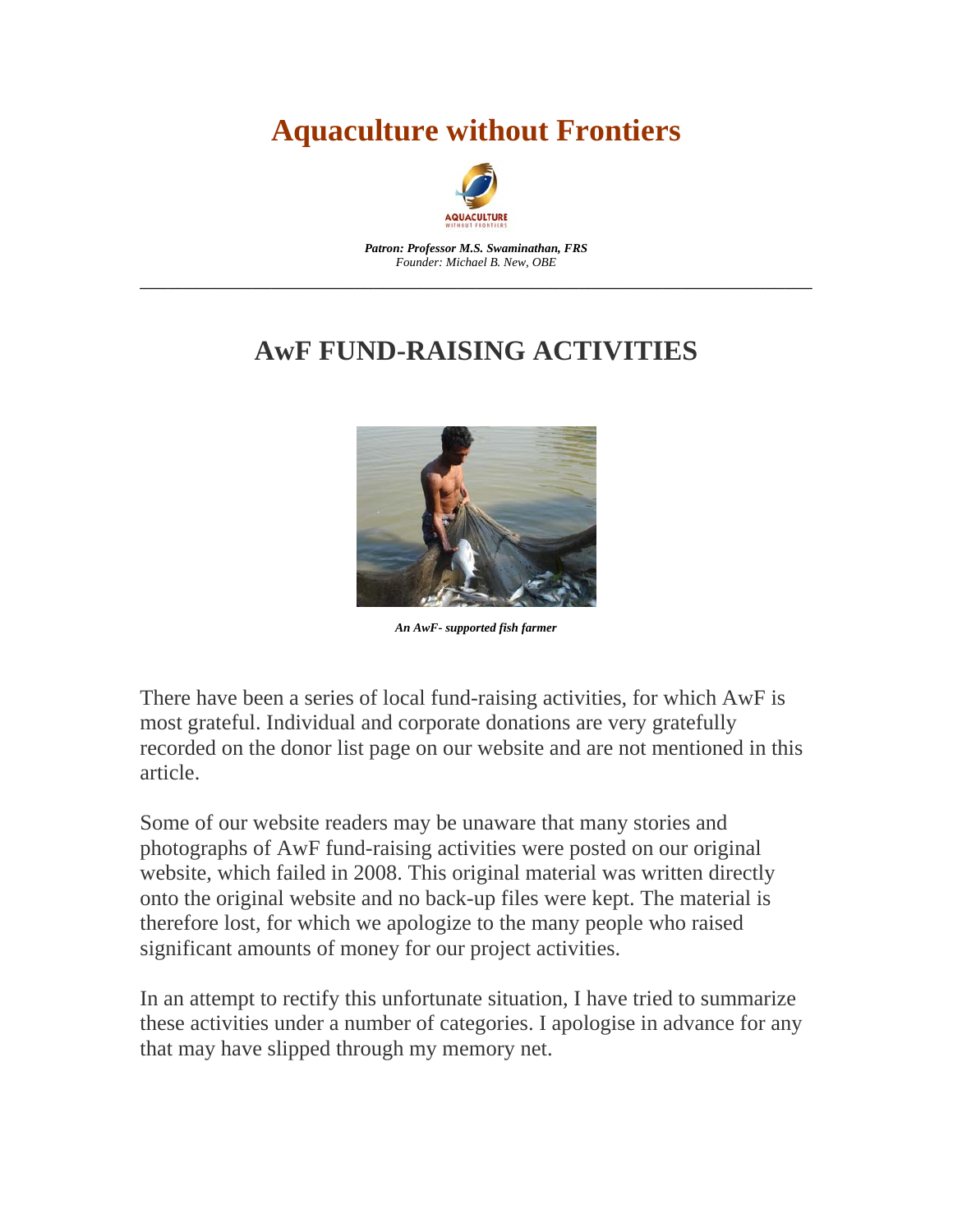#### **England**

AwF has benefited significantly from the activities of the residents of South Place, Marlow, the clients of the Prince of Wales Pub, Marlow, staff members of British Airways, London Heathrow, and their many sponsors from Marlow and elsewhere. Numerous events were organised by AwF (UK) Director Sophie Varley, her husband Mick and many kind friends and neighbours. Support was given by many shops, restaurants and other businesses, in Marlow and elsewhere.



South Place Marlow Street Parties raised a total of US\$20,400 in their events in 2006, 2007 and 2008



Sponsored Dragon Boat Racing raised a total of US\$9,900 during the Marlow Regatta family days in 2005, 2006, 2007 and 2008

A raffle at British Airways Heathrow in 2006 raised US\$1,150

A Prince of Wales pub St. Patrick's night collection in 2007 raised US\$330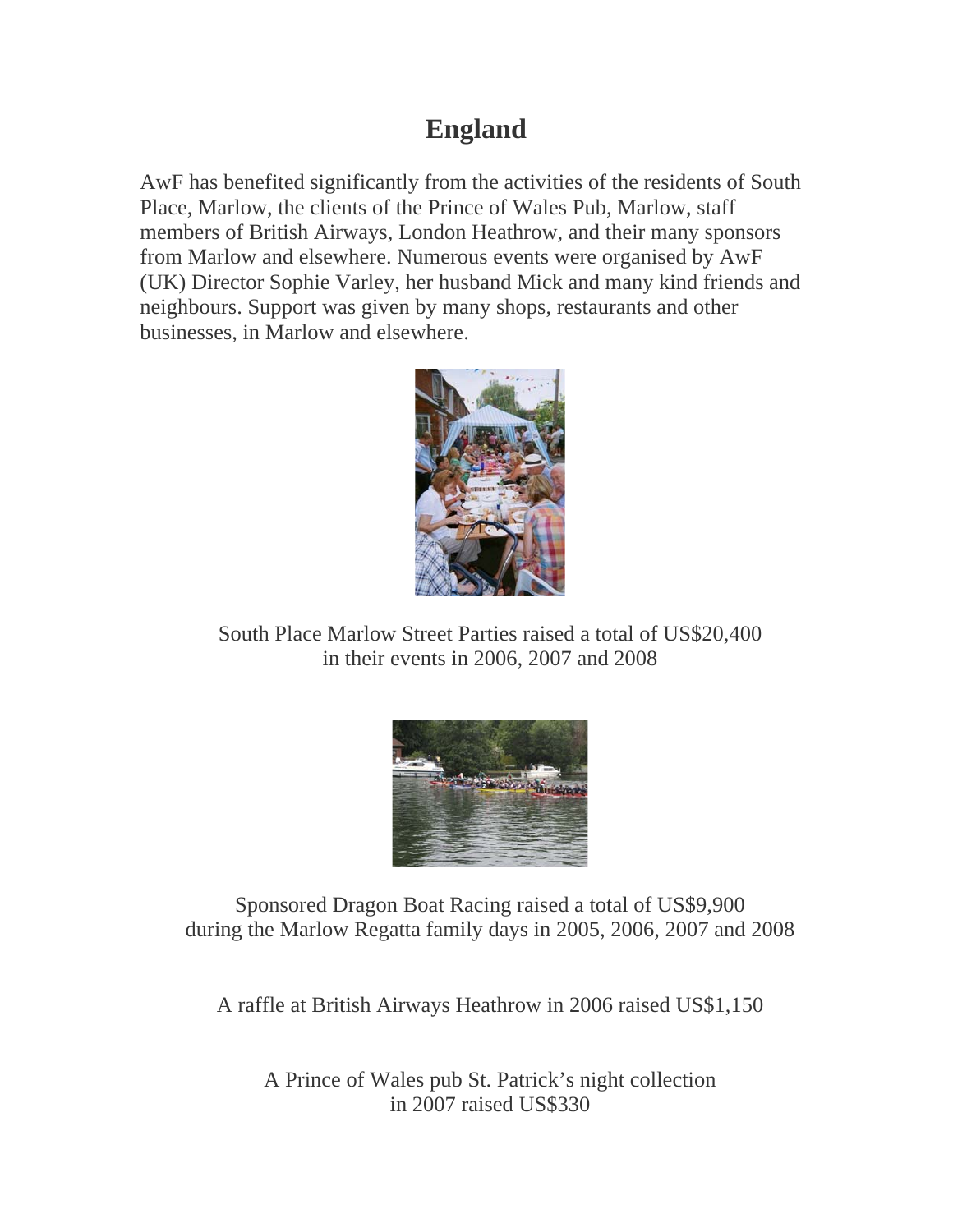

#### A 75th birthday party for the AwF Founder in Hambleden in 2007 raised US\$1,800

#### **France**



Two Art Exhibitions organised by AwF founding member Denis Lacroix in the Chateau des Mazes, Montpelier in 2006 and 2008 raised US\$2,500 through the donation by the artists of the proceeds of their sales.

#### **Greece**

Collections taken by Michael Chatziefstathiou at meetings of the Panhellenic Society of Technologists Ichthyologists in 2006 and 2008 raised US\$380.

### **Norway**

Staff of Skretting ARC contributed US\$3,300 for Christmas 2006.

### **Northern Ireland**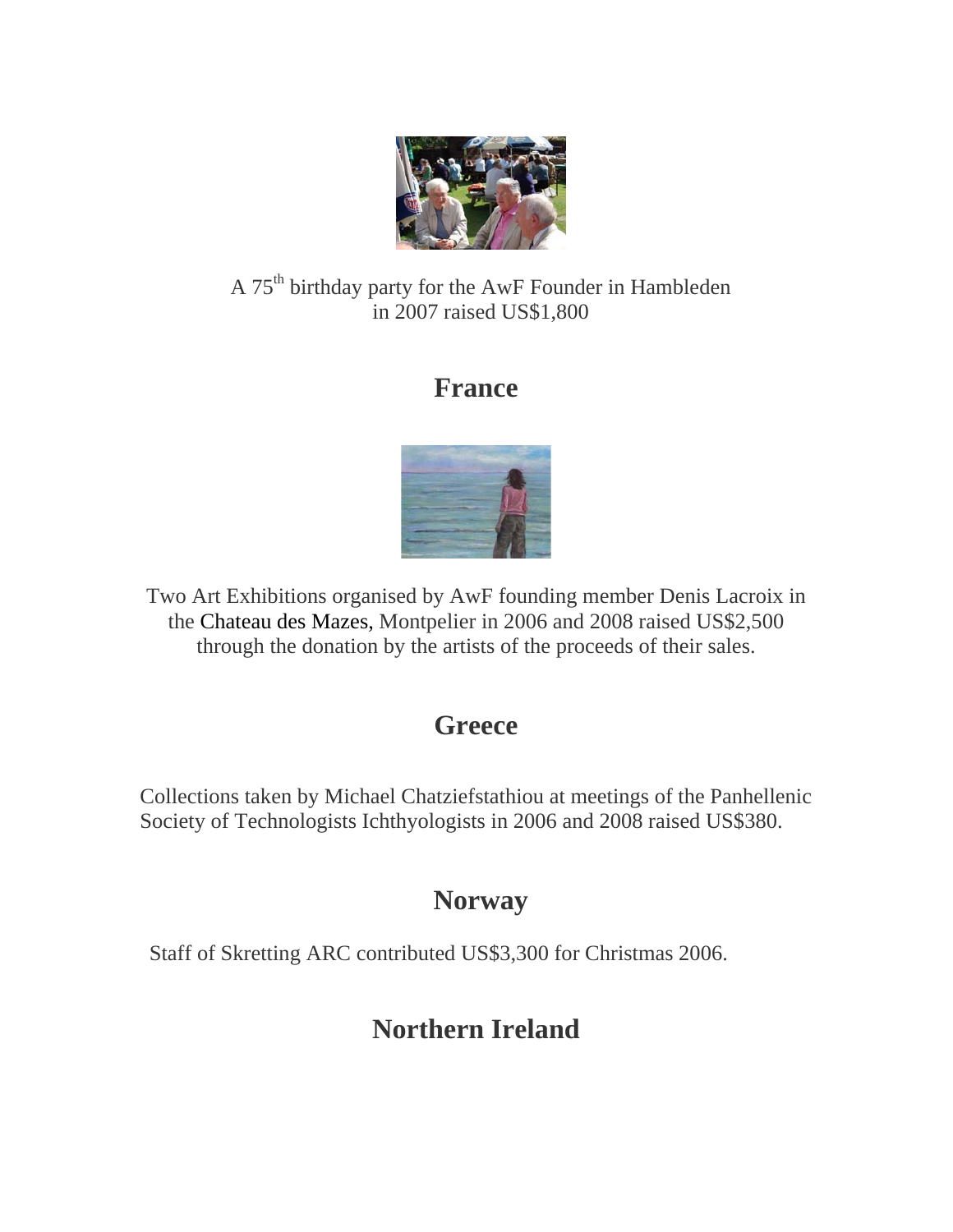

Various public activities (including abseiling) organised by AwF (UK) Director Scott Peddie and Presbyterian Churches raised US\$530 in 2008 and 2009, with more to come.

# **Scotland**

Two competitions organised by Landcatch and Fish Farming in 2005 and 2007 raised a total of US\$3,300.

# **Thailand**

A 75th birthday party for the AwF Founder in Bangkok in 2007 in Bangkok raised US\$2,400.

### **World Aquaculture Society**

Spontaneous collections were made at WAS conferences. These raised more than US\$1,500 during the AwF launch in Hawaii in 2004 and at conferences in 2005 and in 2006.



A group of students from North Carolina raised US\$250 at a WAS conference in 2006